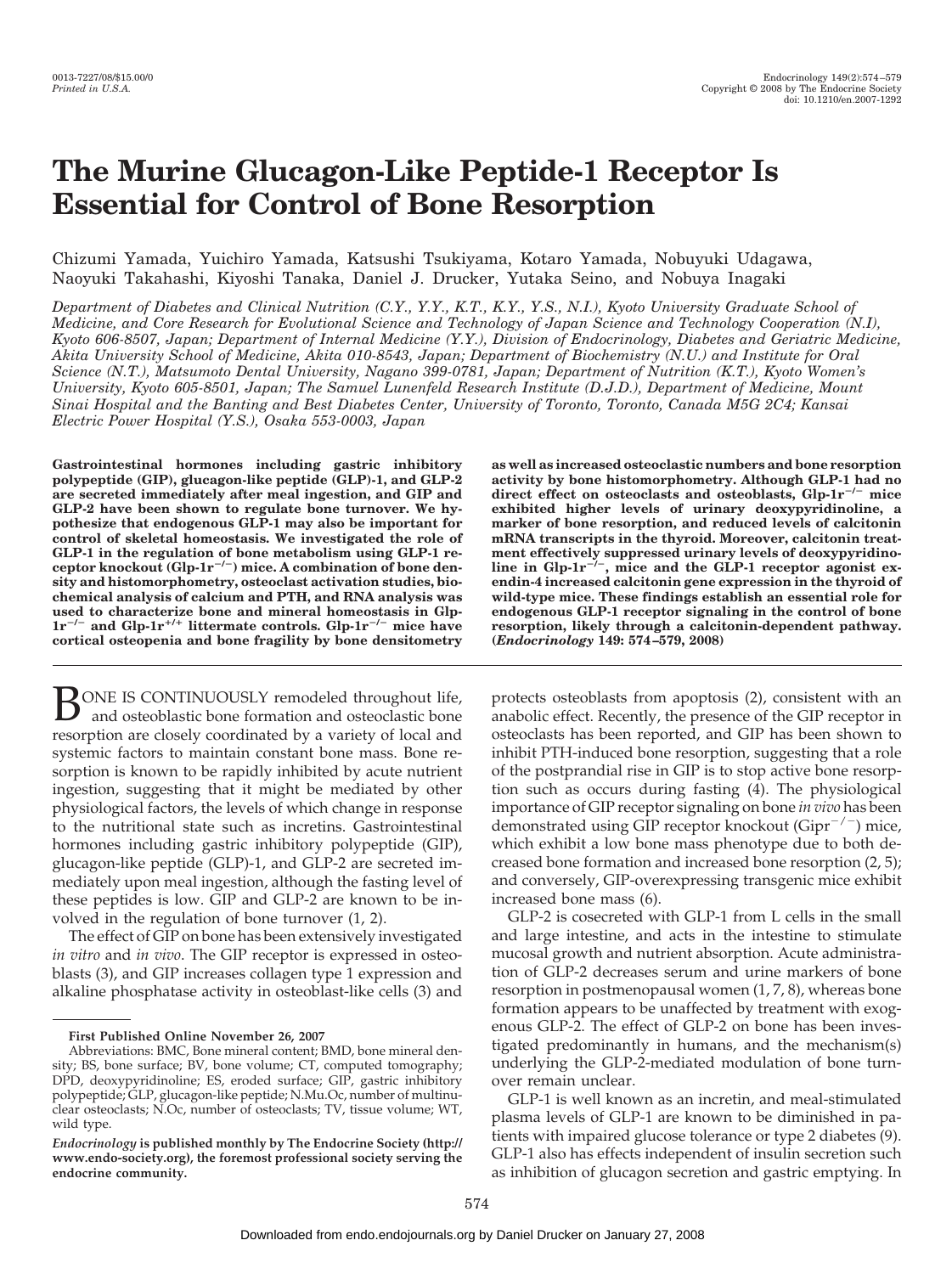contrast to information derived from studies of GIP and GLP-2 on bone formation and resorption, the physiological role of GLP-1, if any, on bone is completely unknown. Because the GLP-1 receptor is expressed in thyroid C cells, and GLP-1 directly stimulates the secretion of calcitonin (10, 11), a potent inhibitor of osteoclastic bone resorption, GLP-1 may contribute to nutrient-mediated reduction of bone resorption.

In the present study, we have investigated the role of endogenous GLP-1 in the regulation of bone metabolism using GLP-1 receptor knockout (Glp-1 $r^{-/-}$ ) mice. We performed morphological analyses of bones from  $Glp-1r^{-/-}$ mice and wild-type (WT) littermate controls, including densitometry and histomorphometry. We also evaluated the effects of exogenous GLP-1 on thyroid C cells, and we determined the effect of calcitonin treatment in  $G/p-1r^{-/-}$  mice. Taken together, our data illustrate an essential role for the GLP-1 receptor in the control of bone resorption.

## **Materials and Methods**

## *Animals*

 $Glp-1r^{-/-}$  mice and  $Glp-1r^{+/+}$  littermate WT controls were maintained on a C57BL/6 background as described previously (12). Mice were kept in cages with four to six animals per cage with free access to standard rodent diet and water. Male mice were used for all experiments. Crown to rump length was measured from tip of the nose to the end of the body. All procedures for animal care were approved by the Animal Care Committee of Kyoto University Graduate School of Medicine.

#### *Bone densitometry and body composition analysis*

For computed tomography (CT)-based analysis of bone mineral density (BMD), 10-wk-old WT and Glp-1 $r^{-/-}$  mice were anesthetized with ip injections of pentobarbital sodium (Nembutal; Dainippon Pharmaceutical, Osaka, Japan). Tibiae (between proximal and distal epiphysis) and lumber spines (between L2 and L4) were scanned at 1-mm intervals using an experimental animal CT system (LaTheta LCT-100; Aloka, Tokyo, Japan). Bone mineral content (BMC) (milligrams), bone volume (cubic centimeters), and BMD (milligrams per cubic centimeter) were calculated using the LaTheta software (version 1.00). The minimum moment of inertia of cross-sectional areas (milligram-centimeters), which represents the flexural rigidity, and the polar moment of inertia of cross sectional areas (milligram-centimeters),which represents the torsional rigidity, were also calculated automatically by the LaTheta software (13). For body composition analysis, the whole bodies of 10-wk-old WT and  $Glp-1r^{-7}$  mice were scanned using the LaTheta CT system.

## *Bone histomorphometry*

Six-week-old male mice were used for studies of bone histomorphometry as described previously (2). Briefly, mice were double labeled with sc injections of 30 mg/kg tetracycline hydrochloride (Sigma Chemical Co., St. Louis, MO) 4 d before being killed and 10 mg/kg calcein (Dojindo Co., Kumamoto, Japan) 2 d before being killed. Bones were stained with Villanueva bone stain for 7 d, dehydrated in graded concentrations of ethanol, and embedded in methyl-methacrylate (Wako Chemicals, Osaka, Japan) without decalcification. Bone histomorphometric measurements were made using a semiautomatic image analyzing system (System Supply, Ina, Japan) and a fluorescent microscope (Optiphot; Nikon, Tokyo, Japan) set at a magnification of  $\times 400$ . Standard bone histomorphometrical nomenclatures, symbols, and units were used as described in the report of the American Society of Bone and Mineral Research Histomorphometry Nomenclature Committee (14).

#### *Osteoclast and osteoblast assays*

For osteoclast differentiation assay, mouse primary osteoblasts and bone marrow cells were cocultured for 7 d in  $\alpha$ -MEM (Sigma) containing

10% fetal bovine serum in the presence or absence of  $10^{-8}$  m  $1\alpha,25$ dihydroxyvitamin  $D_3$  with or without  $10^{-5}$  m GLP-1 (Peptide Institute, Inc., Osaka, Japan). Cells positively stained for tartrate-resistant acid phosphatase containing more than three nuclei were counted as osteoclasts (15, 16). For pit formation assay of mature osteoclasts (16), aliquots of crude osteoclast preparations were plated on dentine slices and cultured with or without  $10^{-4}$  m GLP-1 or  $10^{-10}$  m calcitonin (Peptide Institute) for 48 h. The number of resorption pits was quantified under scanning electron microscopy. For osteoblast apoptosis assay, Saos-2 osteoblasts (Dainippon Pharmaceutical Co., Ltd., Osaka, Japan) were pretreated for 1 h with or without  $10^{-6}$  m GLP-1 and then incubated for an additional 6 h in the presence or absence of 50  $\mu$ m etoposide, as described previously (2).

#### *Biochemical measurements*

Total calcium concentration was measured using Spotchem SP-4420 (Arkray, Kyoto, Japan), and ionized calcium was measured using a blood gas analyzer (GEM premier 3000; Instrumentation Laboratory, Tokyo, Japan) after overnight fasting and 6 h after refeeding. Plasma insulin, leptin, and intact PTH levels were determined by ELISA kits for mouse insulin (Shibayagi, Gunma, Japan), mouse leptin (Morinaga, Yokohama, Japan) and mouse intact PTH (Immutopics Inc., San Clemente, CA). Urinary deoxypyridinoline (DPD) concentrations were measured using an ELISA kit (Quidel, San Diego, CA) before and at 4 h after single administration of 10 IU/kg eel calcitonin (Elcitonin; Asahi Kasei Pharma, Tokyo, Japan).

### *RNA preparation and quantitative real-time PCR*

For analysis of thyroid calcitonin gene expression, mice were injected ip with the GLP-1 receptor agonist exendin-4 (Sigma) at a dose of 24 nmol/kg or the same volume of PBS 6 h before RNA isolation. Total RNA was extracted from thyroid tissue using RNeasy Mini Kit (QIA-GEN, Valencia, CA). cDNAs were synthesized by SuperScript II Reverse Transcriptase system (Invitrogen, Carlsbad, CA) and subjected to quantitative real-time PCR using SYBR Green master kit and the ABI PRISM 7000 Sequence Detection System (Applied Biosystems, Foster City, CA). Primers for the calcitonin gene were calcitonin forward 5-CTCACCAG-GAAGGCATCAT-3 and calcitonin reverse 5- CAGCAGGCGAACTTCT-TCTT-3'. The relative amount of mRNA was calculated with glyceraldehyde-3-phosphate dehydrogenase (GAPDH) mRNA as the invariant control: GAPDH forward 5'-TCGTTGATGGCAACAATCTC-3' and GAPDH reverse 5'-AAATGGTGAAGGTCGGTGTG-3'.

#### *Statistical analysis*

Results are expressed as means  $\pm$  se. Statistical significance was assessed by ANOVA and unpaired Student's *t* test, where appropriate. A  $P$  value of  $\leq 0.05$  was considered to be statistically significant.

## **Results**

# *Baseline characteristics of WT and Glp-1r/ mice*

Growth of Glp-1r $^{-/-}$  mice was similar to that of WT mice in body weight during the 50-wk observation period (supplemental Fig. 1A, published as supplemental data on The Endocrine Society's Journals Online web site at http:// endo.endojournals.org). Body length and length of tibia measured at 10 and 50 wk of age were also almost identical to each other (supplemental Fig. 1, B and C). No significant difference was observed in fat mass (supplemental Fig. 1D) and lean body mass (supplemental Fig. 1E) between 10-wkold WT and  $Glp-1r^{-/-}$  mice determined by CT-based body composition analysis. Similarly, plasma leptin levels (supplemental Fig. 1F) were comparable in 10-wk-old WT and Glp-1 $r^{-/-}$  mice. These data indicate that there was no difference between WT and Glp-1 $r^{-/-}$  mice in body mass, body composition, or hormone levels that might affect bone mass.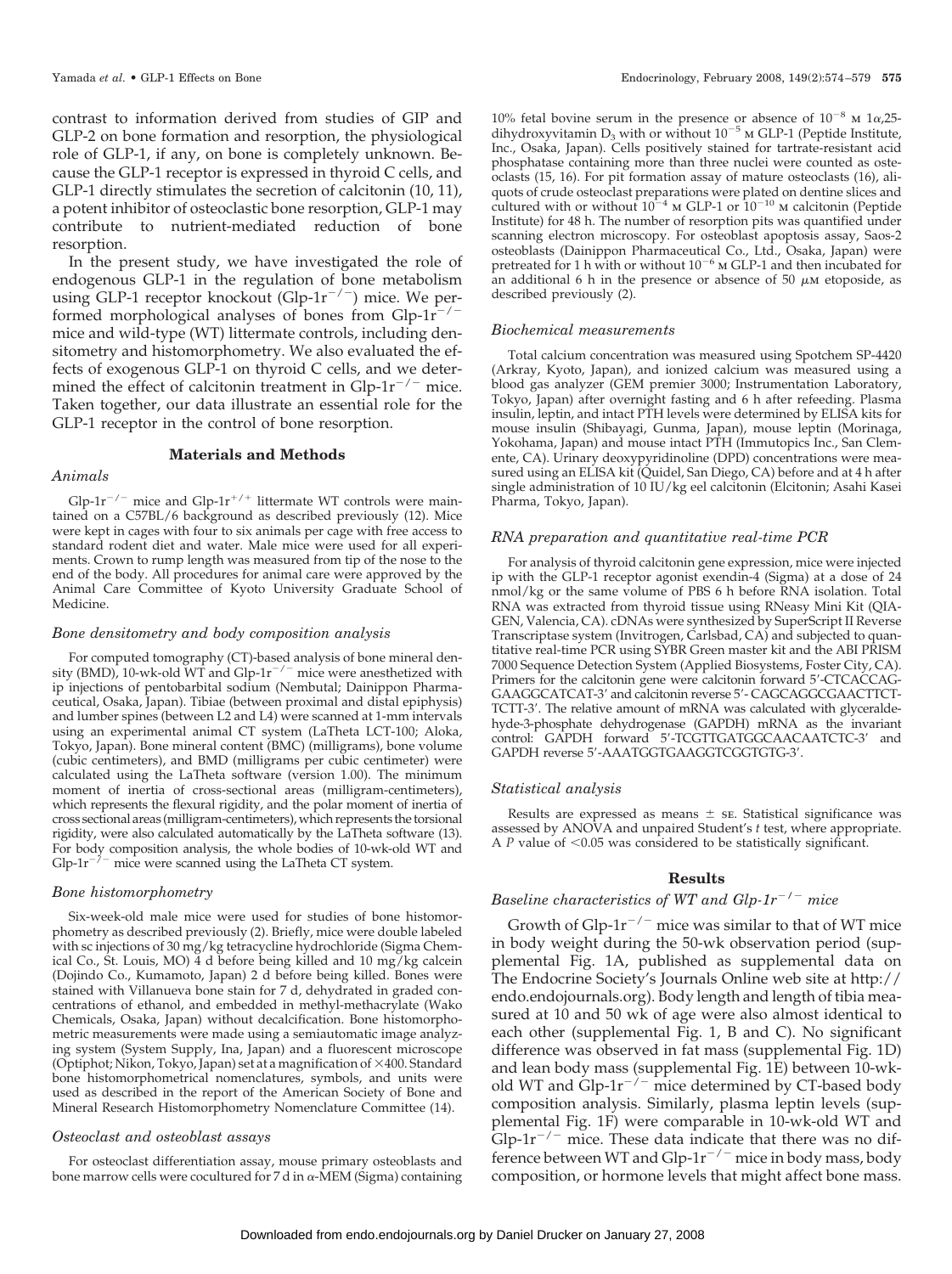# *Decreased cortical bone mass and diminished bone rigidity in the tibia of Glp-1r<sup>-/-</sup> mice*

To evaluate the impact of the lack of GLP-1 receptor signaling on bone mass, we performed CT-based bone densitometry in bones of differing cortical/cancellous bone ratio. Tibia and lumber spine were used because the former has a higher cortical/cancellous bone ratio, whereas the latter has a lower cortical/cancellous bone ratio. The results are shown as total, cortical, cancellous, and trabecular bone mass in Fig. 1. There was no significant difference between WT and Glp- $1r^{-/-}$  mice in BMC (milligrams) (Fig. 1, A–D) and bone volume (cubic centimeters) (Fig. 1, E–H). Total BMD of tibia was significantly lower in Glp-1 $r^{-/-}$  mice than in WT mice (WT mice, 612.97  $\pm$  4.03 mg/cm<sup>3</sup>; Glp-1r<sup>-/-</sup> mice, 570.07  $\pm$  $4.22 \text{ mg/cm}^3$ ;  $P = 0.0000036$ ), but no significant difference was observed in total BMD of spine (Fig. 2I). Cortical BMD also was significantly decreased in  $Glp-1r^{-/-}$  mice compared with WT mice in both tibia and spine (tibia: WT mice,



FIG. 1. CT-based bone densitometry of tibia and lumbar spine in 10-wk-old male WT (*white bars*) and  $\tilde{G}$ lp-1 $r^{-/-}$  (*black bars*) mice. A–D, Total (A), cortical (B), cancellous (C), and trabecular (D) BMC; E–H, total (E), cortical (F), cancellous (G), and trabecular (H) BV; I–L, total (I), cortical (J), cancellous (K), and trabecular (L) BMD; M, minimum moment of inertia of cross-sectional areas, representing the flexural rigidity; N, the polar moment of inertia of cross-sectional areas, representing the torsional rigidity, calculated by LaTheta software. Values are expressed as means  $\pm$  sE; n = 6 mice per group.  $\ast$ ,  $P$  < 0.05; \*\*,  $P < 0.01$ , WT *vs.* Glp-1r<sup>-/-</sup> mice.



FIG. 2. Bone histomorphometry of tibia and lumbar spine in 6-wk-old male WT (*white bars*) and Glp-1r<sup>-/-</sup> (*black bars*) mice. A, Representative pictures of proximal tibia. Original magnification,  $\times 20$ . B, Representative pictures of lumbar spine. Original magnification,  $\times$ 40. C, BV/TV of tibia and lumbar spine in WT and Glp-1r<sup>-/-</sup> mice. D, Multinuclear osteoclasts in WT and Glp-1 $r^{-/-}$  mice. Original magnification,  $\times$ 400. E and F, N.Mu.Oc (E) and ES/BS (F) as cellular activity parameters regarding bone resorption. G–I, Osteoblast surface (Ob.S)/BS (G), mineral apposition rate (MAR) (H), and bone formation rate (BFR)/BS (I) as bone formation parameters. Values are expressed as means  $\pm$  sE; n = 5–7 mice per group.  $\ast$ ,  $P$  < 0.05;  $\ast\ast$ ,  $P$  < 0.01, WT *vs.* Glp- $1r^{-/-}$  mice.

 $687.34 \pm 3.57$  mg/cm<sup>3</sup>; Glp-1r<sup>-/-</sup> mice, 650.06  $\pm$  10.59 mg/cm<sup>3</sup>;  $P = 0.0093$ ; spine: WT mice, 411.31  $\pm 8.77$  mg/cm<sup>3</sup>; Glp-1r<sup>-/-</sup> mice,  $380.45 \pm 6.67$  mg/cm<sup>3</sup>;  $P = 0.018$ ) (Fig. 1J). However, cancellous and trabecular BMD were not significantly different in WT and Glp-1 $r^{-/-}$  mice in both tibia and spine (Fig. 1, K and L). Reflecting the loss of cortical bone,  $Glp-1r^{-/-}$  mice showed skeletal fragility by diminished bone rigidity indexes. The minimum moment of inertia of cross-sectional areas, which represents flexural rigidity, was significantly reduced in  $G/p-1r^{-/-}$ mice (WT mice, 0.014  $\pm$  0.002 mg·cm; Glp-1r<sup>-/-</sup> mice, 0.008  $\pm$ 0.001 mg·cm;  $P = 0.022$ ) (Fig. 1M). Moreover, torsional rigidity as indicated by the polar moment of inertia of cross-sectional areas also was significantly diminished in Glp- $1r^{-/-}$  mice (WT mice, 0.064  $\pm$  0.006 mg·cm; Glp-1r<sup>-/-</sup> mice, 0.040  $\pm$  0.006 mg·cm;  $P = 0.020$ ) (Fig. 1N). These results indicate that Glp- $1r^{-/-}$  mice have cortical osteopenia and bone fragility.

# *Glp-1r/ mice exhibit increased numbers of osteoclasts and bone resorption activity in the tibiae*

We next performed histomorphometrical analyses of proximal tibiae (Fig. 2A) and lumbar spines (Fig. 2B) of 6-wk-old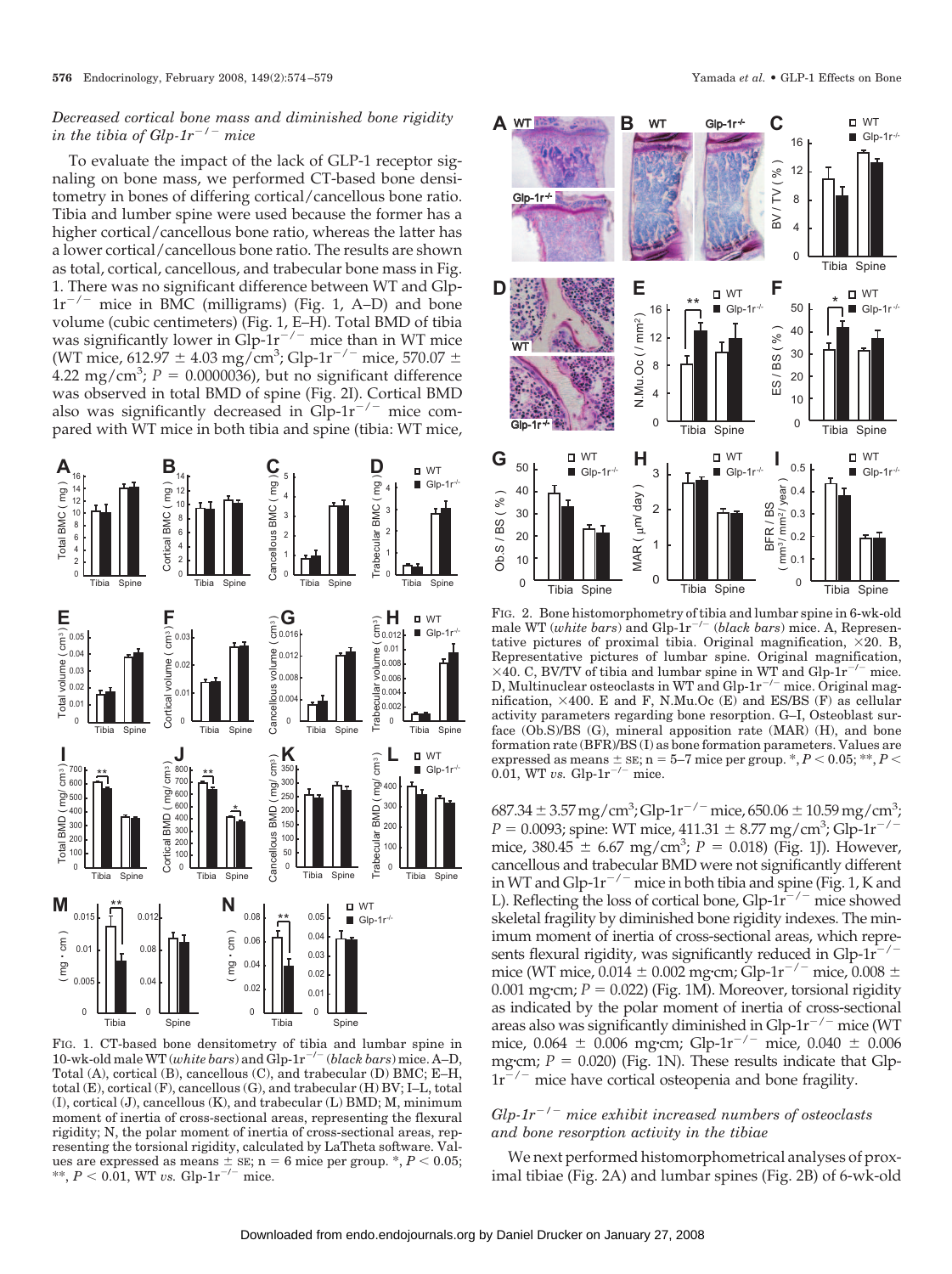male WT and Glp-1 $r^{-/-}$  mice. Although the bone volume (BV)/tissue volume (TV) ratio (Fig. 2C) was somewhat lower in Glp-1 $r^{-/-}$  mice in both tibia and spine, the difference was not statistically significant. The number of osteoclasts (N.Oc), especially multinuclear osteoclasts (N.Mu.Oc), the fully differentiated cells responsible for active bone resorption, was significantly increased in tibia of Glp-1 $r^{-/-}$  mice (Fig. 2, D and E), and all of the following parameters indicating osteoclastic number were also significantly higher in the tibia of Glp-1 $r^{-/-}$  mice: N.Mu.Oc per bone surface (BS) (2.06/mm<sup>2</sup>  $vs.$  3.90/mm<sup>2</sup>,  $P = 0.022$ ), N.Mu.Oc per eroded surface (ES)  $(6.18/\text{mm}^2 \text{ vs. } 9.32/\text{mm}^2, P = 0.040)$ , N.Mu.Oc/TV (12.22/  $mm^2$  *vs.* 20.26/mm<sup>2</sup>,  $P = 0.012$ ), N.Oc/BS (3.21/mm<sup>2</sup> *vs.*  $5.98/\text{mm}^2$ ,  $P = 0.002$ ), and N.Oc/TV (19.28/mm<sup>2</sup> *vs.* 31.59/ mm<sup>2</sup>,  $P = 0.009$ ), for WT *vs.* Glp-1r<sup>-/-</sup> mice, respectively. Furthermore, eroded surface (ES/BS) was significantly increased in the tibiae of  $Glp-1r^{-/-}$  mice compared with WT mice (Fig. 2F). However, osteoclastic bone resorption activity was less apparent in spine of Glp-1 $r^{-/-}$  mice (Fig. 2, E and F). On the other hand, no significant difference was observed in bone formation parameters, including osteoblast surface per BS (Fig. 2G), mineral apposition rate (Fig. 2H), and bone formation rate (Fig. 2I) between WT and  $Glp-1r^{-/-}$  mice.

# *GLP-1 has no direct effect on osteoclasts and osteoblasts*

Because osteoclastic number and bone resorptive activity were increased in Glp-1 $r^{-/-}$  mice, we investigated whether GLP-1 has a direct effect on osteoclasts and/or osteoblasts using cell culture models. We first evaluated the effect of GLP-1 on osteoclastic differentiation by culturing bone marrow cells together with osteoblasts, because osteoclasts are formed from the precursor cells in bone marrow by stimulation from osteoblasts. As a result, GLP-1 had no inhibitory effect on  $1\alpha$ , 25-dihydroxyvitamin D<sub>3</sub>-induced osteoclastic generation (Fig. 3A). Pit-forming assays showed that GLP-1 had no direct effect on pit-forming activity of mature oste-



FIG. 3. Effects of GLP-1 on osteoclasts and osteoblasts *in vitro*. A, Effect of GLP-1 on osteoclastic differentiation. The numbers of tartrate-resistant acid phosphatase (TRAP)-positive osteoclasts formed from coculture of osteoblasts and bone marrow cells in the presence or absence of  $10^{-8}$  M  $1\alpha, 25$ -dihydroxyvitamin D<sub>3</sub> [1 $\alpha$ , 25(OH)<sub>2</sub> D<sub>3</sub>]  $(white\ bars)$ and/or  $10^{-5}$  M GLP-1 (*black bars*) are shown. B, Effect of GLP-1 on the pit-forming activity of mature osteoclasts, using  $10^{-10}$ M calcitonin as a positive control. C, Effect of GLP-1 on osteoblastic apoptosis. Saos-2 cells were pretreated with  $10^{-4}$  M GLP-1 for 1 h and then incubated for an additional 6 h in the absence (*white bars*) or presence of 50  $\mu$ M etoposide (*black bars*). Values are expressed as means  $\pm$  SE.

oclasts placed on dentine slices, whereas calcitonin completely inhibited pit formation (Fig. 3B). Unlike the GIP receptor, the GLP-1 receptor was absent in osteoblasts, and GLP-1failed to increase intracellular cAMP levels in Saos-2 cells (data not shown). Furthermore, GLP-1 had no protective effect on etoposide-induced osteoblastic apoptosis (Fig. 3C). These *in vitro* experiments demonstrate that GLP-1 has no direct effect on either osteoclasts or osteoblasts.

# *GLP-1 receptor signaling modulates calcitonin expression in mice*

Because GLP-1 has no direct effect on bone cells, we investigated indirect pathways of GLP-1-mediated bone metabolism. Plasma levels of total calcium (data not shown) and ionized calcium (Fig. 4A) were unchanged in both fasting and fed conditions. Because hyperparathyroidism is a cause of cortical bone loss, plasma intact PTH levels were measured, but there was no difference in PTH levels between WT and Glp-1 $r^{-/-}$  mice (Fig. 4B). Because the GLP-1 receptor is expressed in thyroid C cells and GLP-1 stimulates calcitonin secretion *in vitro* via a cAMP-mediated mechanism (10, 11), calcitonin could be involved in the alteration of bone metabolism observed in Glp-1 $r^{-/-}$  mice. Quantitative real-time PCR analysis revealed that administration of the GLP-1 receptor agonist exendin-4 significantly increased thyroid calcitonin mRNA levels in WT mice (Fig. 4C). Conversely, the loss of GLP-1 receptor signaling in Glp- $1r^{-/-}$  mice was as-



FIG. 4. Calcitonin deficiency resulted in increased bone resorption in Glp-1 $r^{-/-}$  mice. A and B, Plasma levels of ionized calcium  $(A)$  and intact PTH (B) in WT and Glp- $1r^{-/-}$  mice. Values are expressed as means  $\pm$  SE; n = 6–8 mice per group. C, Relative expression levels of calcitonin mRNA in thyroid from WT mice injected ip with PBS or 24 nmol/kg exendin-4 (Ex-4) 6 h before RNA isolation. Values are expressed as means  $\pm$  sE; n = 5 mice per group.  $\ast$ ,  $P < 0.01$ , PBS *vs*. exendin-4 treatment. D, Relative expression levels of calcitonin mRNA in thyroid from WT and Glp- $1r^{-/-}$  mice determined by quantitative real-time PCR. Values are expressed as means  $\pm$  sE; n = 4 mice per group. \*,  $P < 0.05$ ; \*\*,  $P < 0.01$ , WT *vs.* Glp-1r<sup>-/-</sup> mice. E, Urinary elimination of DPD from WT and  $Glp-1r^{-/-}$  mice before and at 4 h after single administration of 10 IU/kg calcitonin. Values are expressed as means  $\pm$  sE; n = 6 mice per group.  $\ast$ ,  $P$  < 0.05, WT *vs.* Glp- $1r^{-/-}$  mice.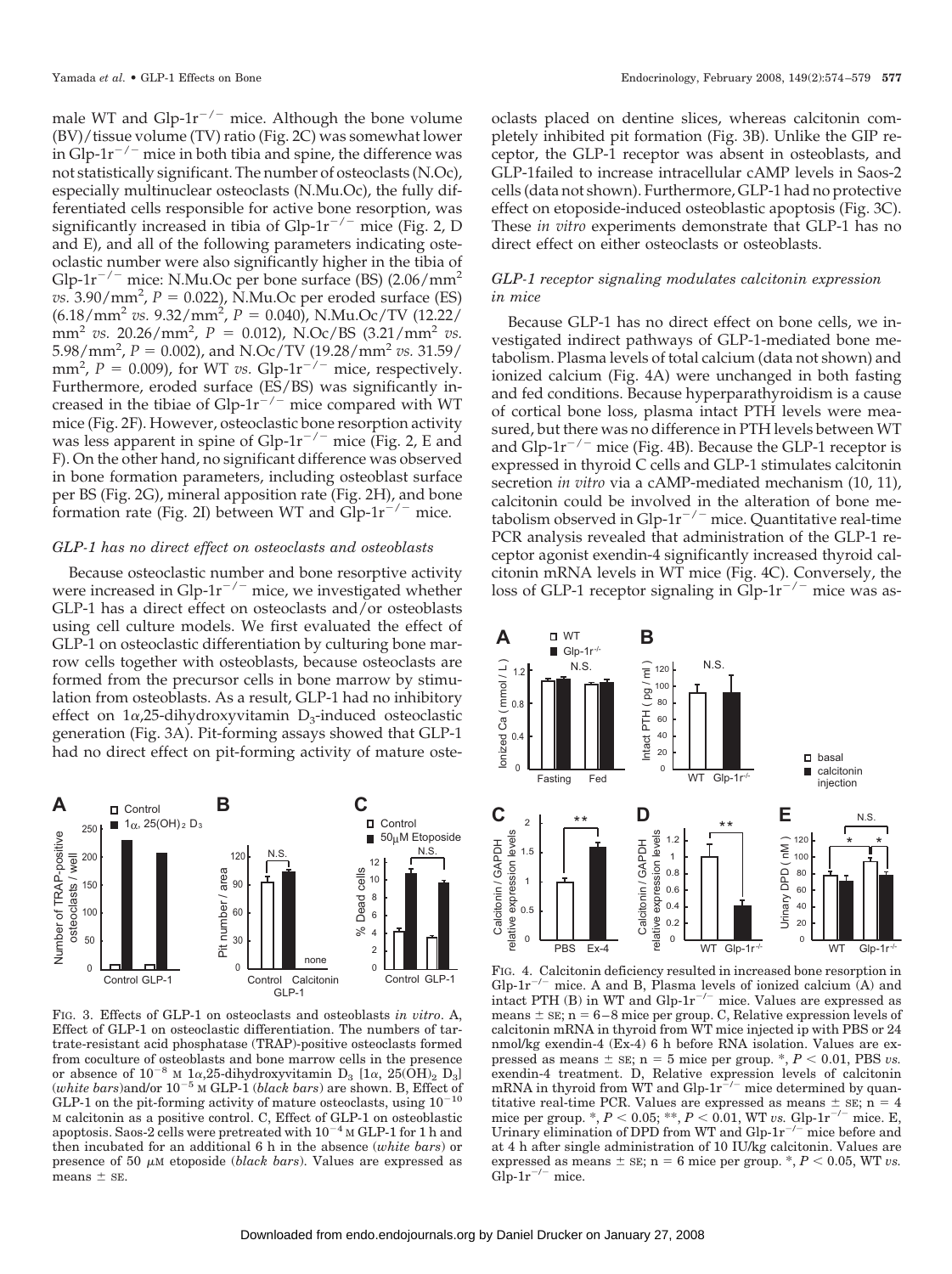sociated with a significant reduction in levels of calcitonin mRNA transcripts, 41% of levels in control WT thyroid glands (Fig. 4D). Consistent with results of bone histomorphometry showing increased osteoclastic bone resorption,  $Glp-1r^{-/-}$  mice showed significantly higher urinary DPD concentration (Fig. 4E). However, calcitonin treatment effectively decreased the urinary DPD concentration in  $Glp-1r^{-/-}$ mice (Fig. 4E), demonstrating that increased bone resorption in Glp- $1r^{-/-}$  mice remains sensitive to the antiresorptive actions of calcitonin.

## **Discussion**

Decreased BMD is a major determinant of fracture, but fracture risk in diabetic patients is often increased (17–19) and is not necessarily associated with decreased BMD. BMD in type 2 diabetes has been reported to be decreased, normal, or increased depending on various factors such as body weight or the site where BMD is measured. Body weight is one of the main determinants of BMD in both diabetic and nondiabetic subjects, suggesting that the increased BMD could be explained by the higher body weight. In the present study, there was no difference in several metabolic factors that often indirectly modulate BMD, including body weight, fat mass, or plasma levels of leptin, between WT and Glp- $1r^{-/-}$  mice.

Quantitative CT was used in the present study for the measurement of BMD because of the merits of the method with regard to distinct assessment of cortical, cancellous, and trabecular bones and to providing indexes of bone strength in live animals (13, 20). We found that total BMD of tibia, which has a higher cortical/cancellous bone ratio, was significantly lower in Glp-1 $r^{-/-}$  mice and that cortical BMD at both tibia and lumbar spine was selectively reduced in Glp- $1r^{-/-}$  mice compared with WT mice. Reflecting the cortical bone loss,  $Glp-1r^{-/-}$  mice showed skeletal fragility. In diabetic patients, BMD measured at sites with high cortical/ cancellous bone ratio, such as distal radius or metacarpal bone, has been reported to be selectively decreased compared with sites high in cancellous bone such as lumbar spine or femoral neck (21–24). Reduced GLP-1 secretion is one of the features of type 2 diabetes (9), and it is of interest that cortical bone loss is observed in Glp- $1r^{-/-}$  mice as well as in diabetic patients. Therefore, we suppose that modulation of GLP-1 receptor signaling may theoretically contribute to regulation of bone turnover in diabetic subjects, a hypothesis that requires further testing.

We found by bone histomorphometry that genetic loss of GLP-1 receptor signaling resulted in significantly increased osteoclastic bone resorption activity, whereas the effects on bone formation parameters were less marked, similar to the changes in bone turnover induced by gastrointestinal factors. However, unlike GIP, GLP-1 had no direct effects on osteoclasts and osteoblasts as shown by the *in vitro* experiments.

Calcitonin is a known inhibitor of bone resorption and has been reported to prevent or retard bone loss in animal models of excessive bone resorption (25–28). As to the effect of calcitonin on cortical bone, calcitonin treatment has been shown to increase lumbar vertebral cortical thickness (29) and femoral cortical areas (30) in ovariectomized rats. It has been

reported that the GLP-1 receptor is expressed in thyroid C cells and that GLP-1 stimulates calcitonin secretion via a cAMP-mediated mechanism in cultured C cells (10, 11); we also found that GLP-1 has a stimulatory effect on calcitonin gene expression in thyroid C cells *in vivo*, because attempts at measurement of plasma calcitonin were not successful due to sample volumes and assay sensitivity. Thus, increased osteoclastic bone resorption in Glp- $1r^{-/2}$  mice might arise indirectly from loss of GLP-1 receptor signaling on C cells, leading to calcitonin deficiency. Consistent with this hypothesis,  $Glp-1r^{-/-}$  mice exhibit reduced levels of calcitonin mRNA transcripts in the thyroid. Furthermore, calcitonin treatment effectively suppressed the urinary DPD concentration in Glp-1 $r^{-/-}$  mice. Taken together, these findings are consistent with an essential role for calcitonin in the regulation of bone turnover (31) and raise the possibility that modulation of GLP-1 receptor signaling may regulate bone resorption indirectly through the thyroid C cell.

In summary, our present findings demonstrate that genetic disruption of GLP-1 receptor signaling results in cortical osteopenia and bone fragility due to increased bone resorption by osteoclasts, in association with reduced thyroid calcitonin expression. Moreover, exogenous GLP-1 administration increased calcitonin expression in the thyroid glands of normal WT mice. These findings raise the possibility that clinical modulation of GLP-1 receptor signaling in human subjects, either through administration of GLP-1 receptor agonists or dipeptidyl peptidase-4 inhibitors, may indirectly regulate bone turnover in diabetic subjects. Given the recent observations of reduced bone density and increased fracture rates in diabetic subjects treated with thiazolidinediones (32, 33), more studies directed at understanding the actions of therapies that activate GLP-1 receptor signaling seem warranted.

#### **Acknowledgments**

We gratefully acknowledge Ms. Akemi Ito, Niigata Bone Science Institute, for the measurement of bone histomorphometry, and also Dr. H. Yamauchi, Japan Osteoporosis Foundation, for technical advice on calcitonin experiments.

Received September 19, 2007. Accepted November 9, 2007.

Address all correspondence and requests for reprints to: Yuichiro Yamada, M.D., Ph.D., Department of Internal Medicine, Division of Endocrinology, Diabetes, and Geriatric Medicine, Akita University School of Medicine, 1-1-1 Hondo, Akita City, Akita 010-8543, Japan. E-mail: yamada@gipc.akita-u.ac.jp.

This work was supported by Grants-in-Aid for Scientific Research from the Ministry of Education, Culture, Sports, Science, and Technology, Japan; by Health Sciences Research Grants for Comprehensive Research on Aging and Health from the Ministry of Health, Labor, and Welfare, Japan; and by an operating grant from the Juvenile Diabetes Research Foundation, Canada, to D.J.D.

Present address for K.T.: Anjo Kosei Hospital, Japan.

Disclosure Statement: The authors have nothing to disclose.

#### **References**

- 1. **Henriksen DB, Alexandersen P, Bjarnason NH, Vilsboll T, Hartmann B, Henriksen EE, Byrjalsen I, Krarup T, Holst JJ, Christiansen C** 2003 Role of gastrointestinal hormones in postprandial reduction of bone resorption. J Bone Miner Res 18:2180 –2189
- 2. **Tsukiyama K, Yamada Y, Yamada C, Harada N, Kawasaki Y, Ogura M, Bessho K, Li M, Amizuka N, Sato M, Udagawa N, Takahashi N, Tanaka K, Oiso Y, Seino Y** 2006 Gastric inhibitory polypeptide as an endogenous factor